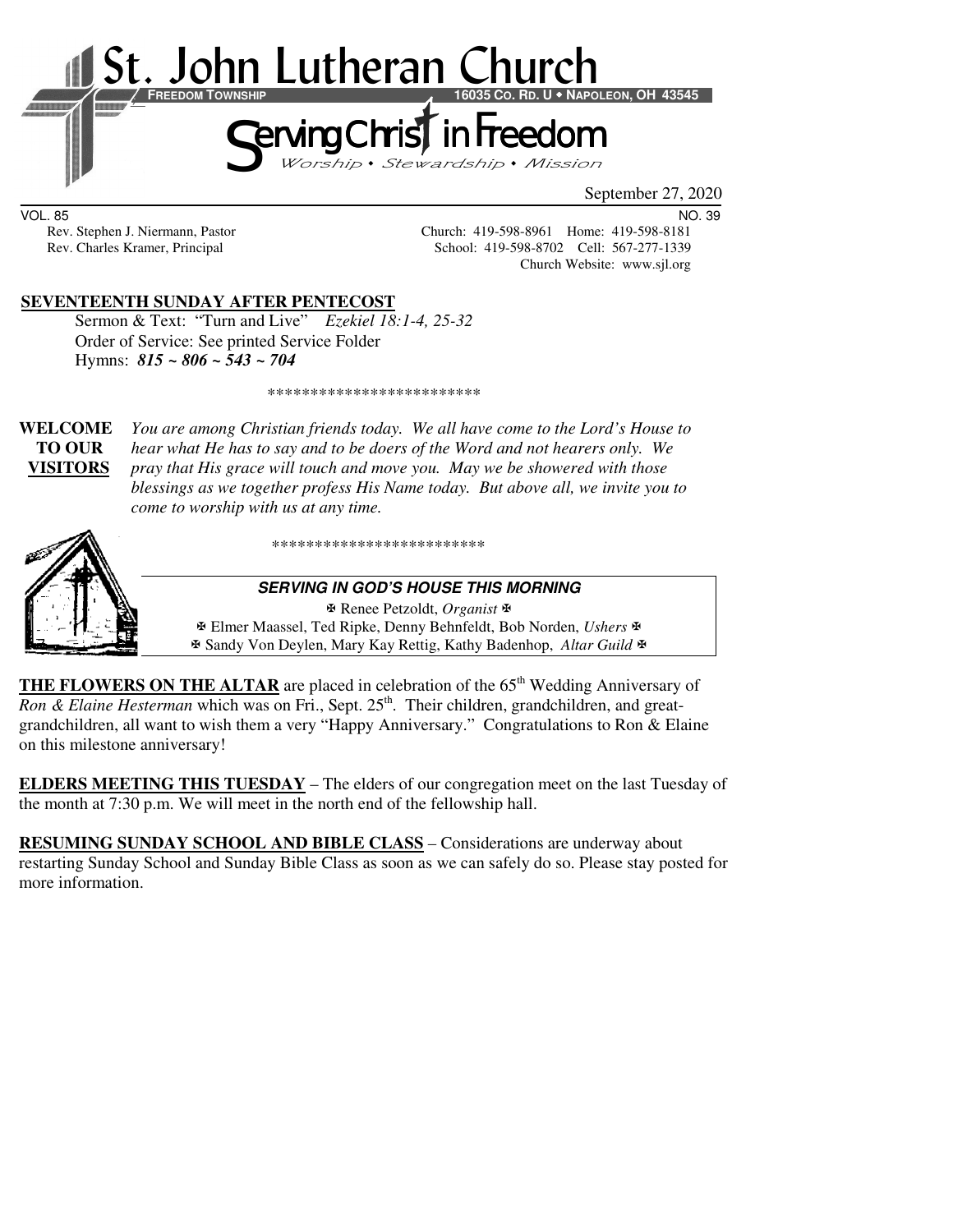| In God's House This Week |         | Online church calendar: www.DynaCal.com/sjl              |  |  |
|--------------------------|---------|----------------------------------------------------------|--|--|
| <b>Date</b>              | Time    | <b>Activities</b>                                        |  |  |
| Today                    | 9:00AM  | <b>Worship Service</b>                                   |  |  |
| Mon.                     | 7:00 PM | Bread From Heaven Food Pantry distribution               |  |  |
| Tues.                    | 8:35 AM | <b>School Chapel</b>                                     |  |  |
|                          | 7:30 PM | <b>Board of Elders</b>                                   |  |  |
| Wed.                     | 6:15 PM | Jr. High Confirmation Class ( <i>until 7:30 PM</i> )     |  |  |
| Thurs.                   | 7:00 PM | <b>Thursday Evening Worship</b>                          |  |  |
| Sun.                     | 9:00AM  | <b>Communion Service</b>                                 |  |  |
| Mon.-                    | 7:30 AM | Morning Meditations, WONW 1280 AM                        |  |  |
| Sat.                     |         | Speaker: Rev. Eric Moquin - St. John Lutheran - Sherwood |  |  |

## **FOR THOSE LISTENING FROM THE PARKING LOT**

**Pick up your bulletin and service by driving through the carport before worship You can give your offering to the deacon at the same time Tune your FM radio to 87.7** 

**MATTERS FOR PRAYER** – Please keep these people in your prayers:

- Shut-Ins: *Norma Damman, Renetta Homan,* and *Lester Rabe*
- *Melba Elling,* and *Lorna Von Deylen*, at Genacross Lutheran Home
- *Evelyn Rohrs,* at Assisted Living Genacross Lutheran Home
- *Harold Behrmann,* at Fulton Manor, Wauseon
- *Donald Badenhop,* at Vancrest Nursing Care Facility, Holgate
- *Donald Landry,* residing at the Ohio Veteran's Home, Sandusky
- Armed Services: *Justin Atkinson, Jason Rohrs*, *Emily Schroeder, Connor Gerken, Seth Handy, Jared Dishop*
- *Leona Durham, Sue Hurst* and *Rev. Logan Scheiwe,* for health concerns with cancer
- *Ruth Mahnke,* recuperating at Genacross Lutheran Home after a recent fall at home
- **❖** *Amber Gruenhagen* and *Brent Shoup*, married this past Fri., Sept. 25<sup>th</sup> in Bucyrus, OH

**A BLESSED THANKS**: Ruth Moll would like to thank everyone for the prayers given, cards sent, food prepared, and comforting visits following her recent heart surgery. Your care and concern meant the world to her.

**PORTALS OF PRAYER BOOKLETS** for the quarter of October, November, and December are on the desk in the narthex. There are also large print copies available.

**POLICY REMINDER, MATERIAL GIFTS** – It is the long-established policy at St. John that when generous material gifts are offered to the church, the *Stewardship Board* first reviews and evaluates those offers. This is to ensure that the gift is needed and desirable for ministry, that it does no duplicate what we already have, and that it is consistent with the mission and ministry of the church. If you ever have something material you think you would like to donate to the church, please contact the Pastor or Stewardship Board chairperson so that this process can begin.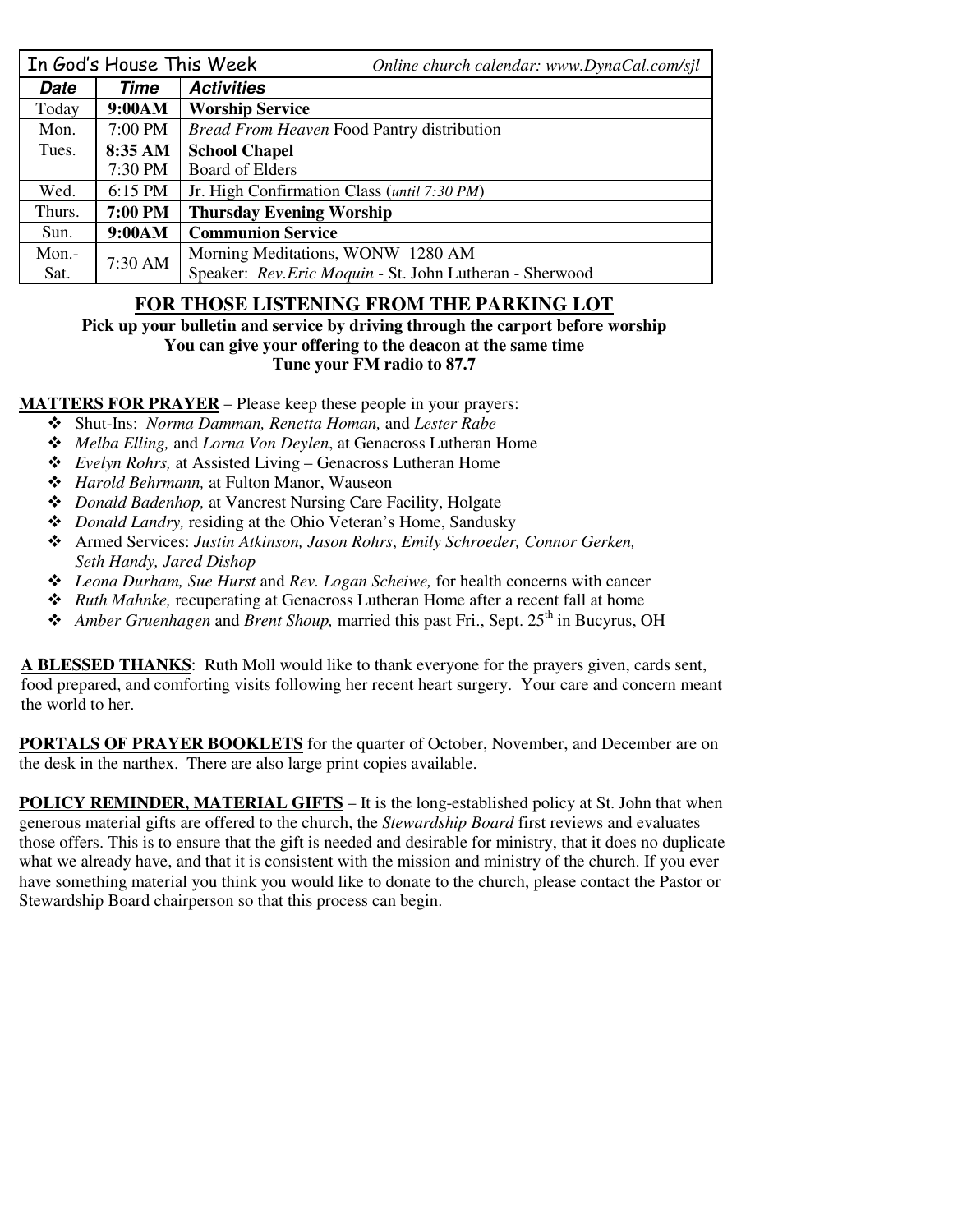#### **THE SCRIPTURES THIS DAY – Seventeenth Sunday after Pentecost**

This Sunday's Scripture readings call us to take a good, hard look at ourselves. Jesus answering a question with a question in the *Gospel* challenges the Jewish leaders to assess their earlier reaction to John the Baptist's call to repentance. Ezekiel's questions in the *Old Testament Reading* indict Judah for blaming God and excusing their sins. Always, in fact, "good and upright is the Lord" (Ps 25:8), and when we do humble ourselves and repent, he is always eager to bind up our wounds (Introit).

• **Old Testament Reading Context:** In the days of Ezekiel, many of the people of Judah had been exiled to Babylon as the consequence of their persistent idolatry. Our Old Testament reading from Ezekiel 18 records what the prophet preached to those exiles probably around 592 B.C. The final fall of Jerusalem is yet to come in 587 B.C. when most of the remaining people of Judah will be exiled to Babylon.

**MIDWEEK CONFIRMATION** meets each Wednesday evening from 6:15 to 7:30 p.m. For the time being we are meeting in the 7-8 grade classroom. The room will be thoroughly sanitized after each school day to prepare for our evening class. As soon as we have furnishings in the renovated old school, we will move our Wednesday evening classes to the east room.

**2021 NOMINATIONS** – This week the Stewardship Board sent out letters to prospective nominees for the various offices of our congregation and school. As the nomination procedure carries forward, we ask that everyone please pray that the Lord of the Vineyard, the church, would send workers who make it possible to nourish the ministry of Word and Sacrament in our midst.

If you receive one of the letters, please don't turn it down without giving it serious and prayerful consideration. We have prayed for you, and believe that God has equipped you to serve for the office for which you are nominated.

**LYF ICE CREAM SOCIAL** – The LYF is hosting an alternate option for its annual ice cream social this year. This will be a Drive-thru Ice Cream Social with **pre-orders only**. The date is Sun., Oct. 18th with drive-thru from 10:30 AM – Noon. Order forms are available on the narthex table and also on the school or church's Facebook page under "Events". **Pre-order deadline is Sun., Oct. 4th .** The menu will be: *Chicken or Hot Dog Sandwich, Baked Beans, Chips,* and *Schwan's Ice Cream.* Freewill offering! This is a Thrivent Action Team event! Come out and support the youth of our congregation as they continue to raise funds for the Youth Center; and also begin to raise funds for the next National Youth Gathering in Houston, TX in 2022!

**ICE CREAM SOCIAL DONATIONS**: In an effort to give as much of the profit from the Ice Cream Social to the youth traveling to the National Youth Gathering in 2022, we are asking if congregation members would like to help by donating items toward the fundraiser. A signup sheet is at the narthex table listing grocery/food items needed to prepare the menu for the social. If you are able to help, please list your name and the item(s) you are able to donate on the sheet. A signup sheet can also be found on the church's Facebook page. **Please have items to the church/school by Tues., Oct. 13th**. If there are any questions, please contact Sarah Bartok through the church office. Thank you for supporting our youth!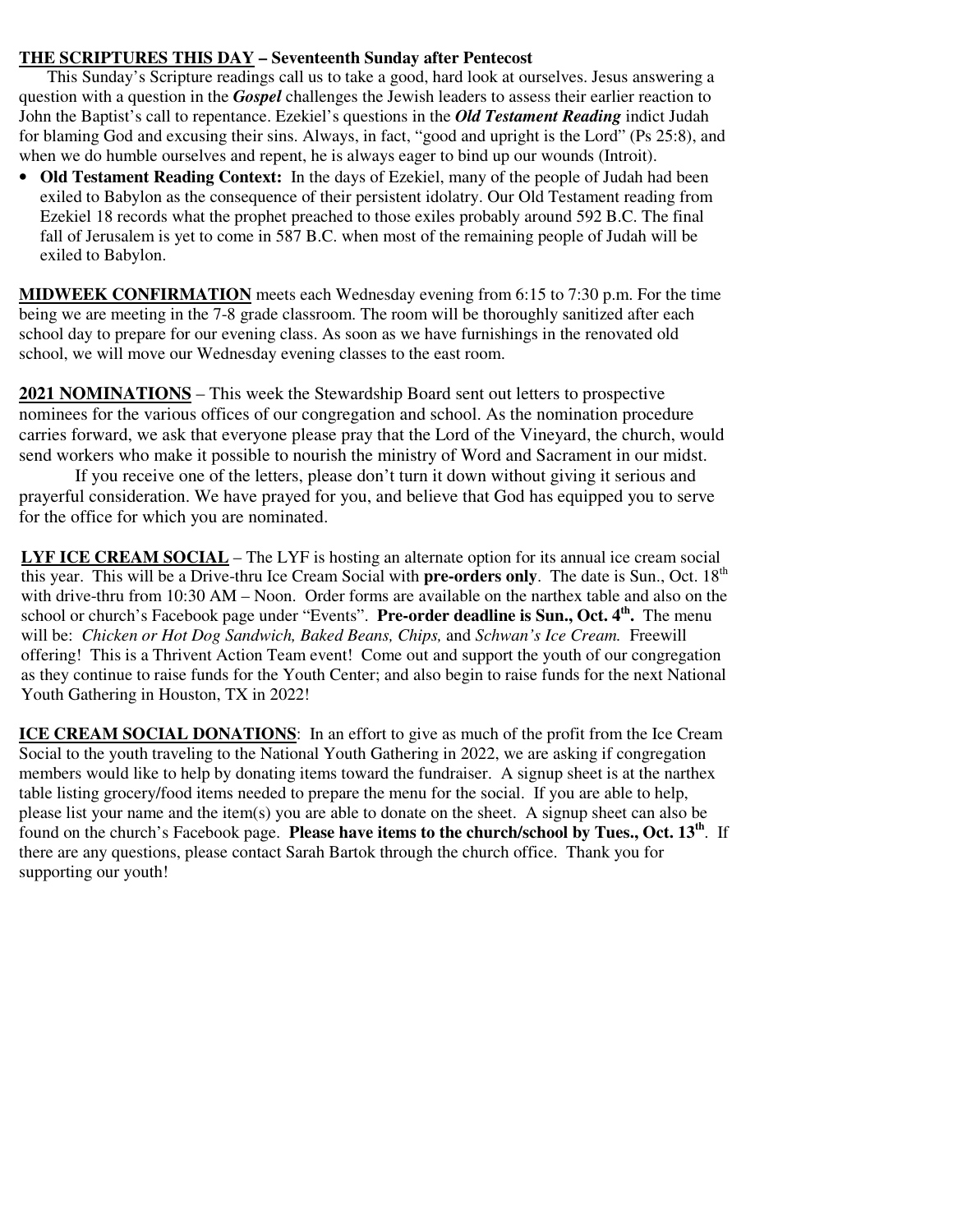

**SHARE THE BOUNTY OF SUMMER** – This morning a table has been set up under the carport where you can bring any spare produce from your garden and share it with others in the congregation. Bring whatever you can and take whatever you can use, and share the bounty of summer! The table will be set up each Sunday through September or so.

**COVID-19 MEASURES –** The two most important things we can do to prevent the spread of viruses are 1) social distancing, and 2) wearing a mask when entering and exiting the building, and when singing or speaking. Masks can be removed during longer periods of listening, such as Scripture readings, sermon, prayers, etc.

### **THREE WAYS TO GIVE AN OFFERING**

- Deposit your offering in the narthex when you come to worship, or if you're listening to the FM broadcast, give your offering to the usher or deacon when they hand you your bulletin.
- Use the '**Give Now'** online giving page a link (the blue button) is on our website.
- Mail your offering to the church.

**OPTIONS FOR HOLY COMMUNION DURING COVID -** During this time of pandemic, we are making Holy Communion available in the following ways:

- 
- **Thursday evening Communion services** prior to first and third Sundays
- **First and Third Sundays each month** in the Sanctuary, and drive-thru after the service
- **Second Sundays** after the service in the sanctuary



**Please note – Drive-thru Communion is on the first and third Sundays for those who have participated in the Divine Service from the parking lot.** 

**HELP US KEEP UPDATED RECORDS** – With the advent of cell phones, keeping current contact information is an issue for every organization these days, including the church. When people move or get a new phone number, they often don't think to update that information with us, often leaving us with no way to contact them for ministry related matters. So please, if you move or get a new phone number, contact the church office or make a note of it on the *Rite of Fellowship Card* and help us keep our records as up-to-date as possible.

| <b>FINANCIAL FACTS: Home Fund</b> |                                       | Synod & Missions | <b>Building Fund</b> |
|-----------------------------------|---------------------------------------|------------------|----------------------|
| Weekly Need                       | \$9,792.78                            | \$500.00         | \$961.54             |
| Rec'd 09/20/20                    | \$6,750.00                            | \$100.00         | \$685.00             |
|                                   | $\textbf{ATTENDANCE:}$ Thursday – 38; | Sunday $-90$     |                      |

**PROJECT CONNECT** – There are many free booklets in the rack in the narthex. Be sure to check for some informative reading such as: *"Alzheimer's: Facing the Loss of a Lifetime," Talking with God," "Forgiveness is a Choice," "Talking Openly with Kids," "Setting Priorities," "Your Place in God's Plan," "Stressed but Connected,*" *"Beyond Divorce," "For Better, For Worse," "What Is Faith in Jesus?"* and many more. Booklets furnished through Lutheran Hour Ministries.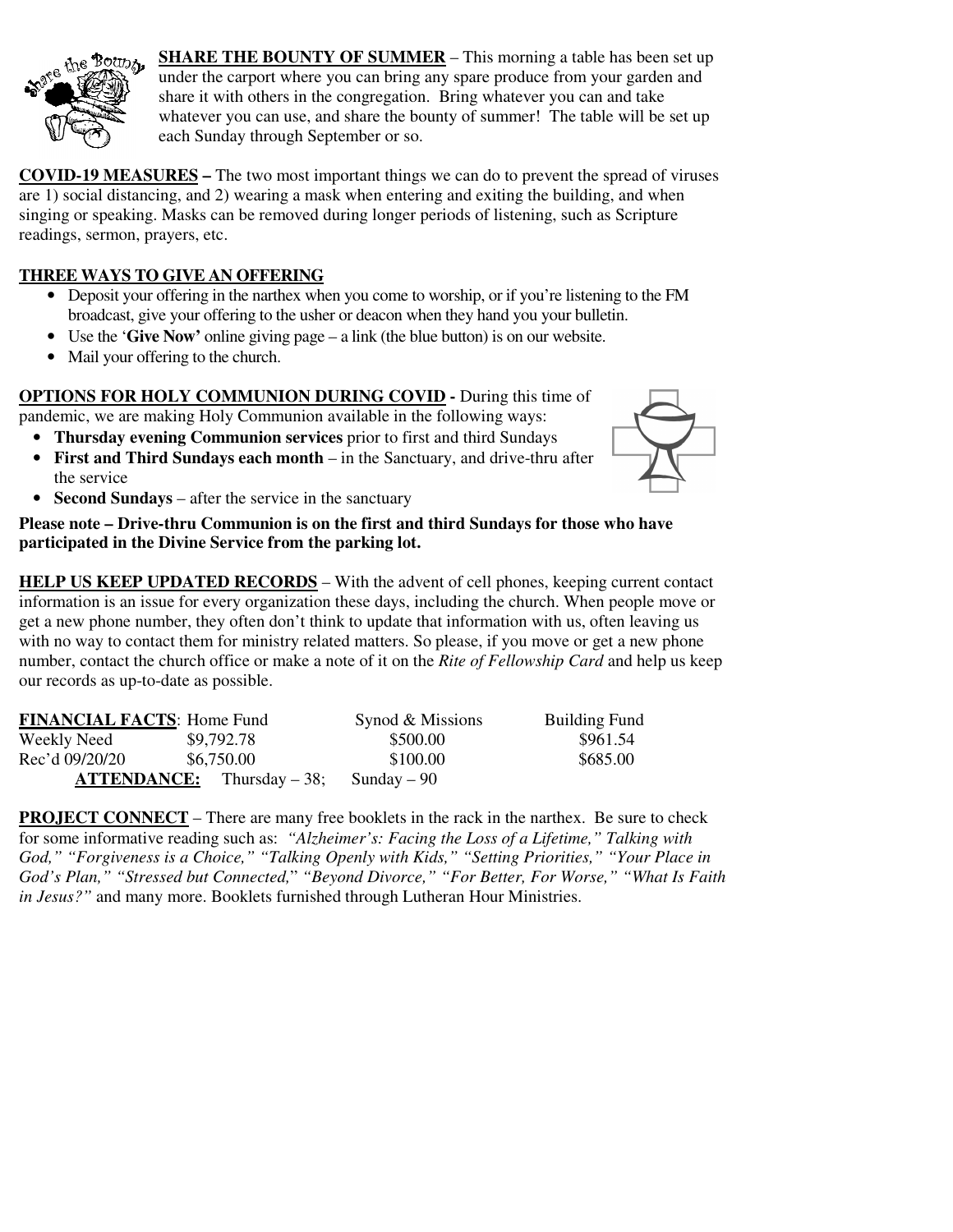# **FURNISHINGS FOR OLD SCHOOL RENOVATION EAST ROOM** – Thank you to

everyone who has given gifts for furnishing the new facility in the old school. So far we have enough funds to purchase the tables and chairs for the east room. Once these have arrived, we can begin using that room for events up to approximately 50 people.

• We are still receiving gifts for the purchase of two large TV's to be mounted on the walls in each of the two main rooms. Gifts may be included with your regular offering (*make a notation on your envelope*), or deposited into the clear box marked "Old School Furnishings" located on the narthex table (*special envelopes for your gift are available*).



**'BREAD FROM HEAVEN'** – A note to St. John members needing food assistance – If you could use food assistance from our food pantry, please speak with *Pastor Niermann*. We are required by the *Northwestern Ohio Food Bank* to keep a record with your name, but pastor will keep your record separate and absolutely confidential.

Contributions can be made at any time. Monetary gifts can be given to the *Good Neighbor Fund* (note it on your offering envelope). Food donations for our pantry can be dropped off in the box by the Archives display cases. Any and all contributions are always greatly appreciated, and the families we serve are greatly appreciative of the generosity of St. John. Thank you so much!

**"ON IT'S LAST LEG"** – The refrigerator in the supply room off the kitchen (used mainly by the teachers) is "on its last leg". So we are asking if there is someone (or if you know of anyone) who has a used fridge they would like to sell, please contact the school office. The school will pay you for it.

### **PRESCHOOL GRANDPARENTS' DAY, SCHOLASTIC BOOK FAIR, and SCHOOL**

**VISITATION**: Under "normal conditions" all three of these events would have been held during the month of October. But guess what…due to Covid-19, we have been forced to cancel them. So we are looking to schedule Preschool Grandparents' Day and the Scholastic Book Fair in the spring 2021 (in coordination with the school's Grandparents' Day, possibly early May). In regard to the School Parent Visitation, unfortunately, that will not be held this year.

**ATHLETIC BOOSTER MEMBERSHIP:** Membership is now being taken for the Athletic Booster Club. Prices are \$20.00 for a couple and \$10.00 for an individual. Make checks payable to St. John Boosters and send to school. Our programs here at St. John give our students a sense of sportsmanship, discipline, structure and self-confidence needed to go out into the world.

**FREEDOM FLOCK UPDATE:** St. John Lutheran School is looking for an aide for the Freedom Flock After School Care Program. We have found someone for 2 days, but are still looking for someone to take the remaining 3 days. If interested, please email Pastor Kramer at ckramer@sjl.org.

**IF YOU'RE EVER IN A PINCH** and could use a little help, the *Good Neighbor Fund* is there to assist you too! Please don't be bashful about asking – everything is strictly confidential. Just give Pastor Niermann a call, and we'll see what we can do!